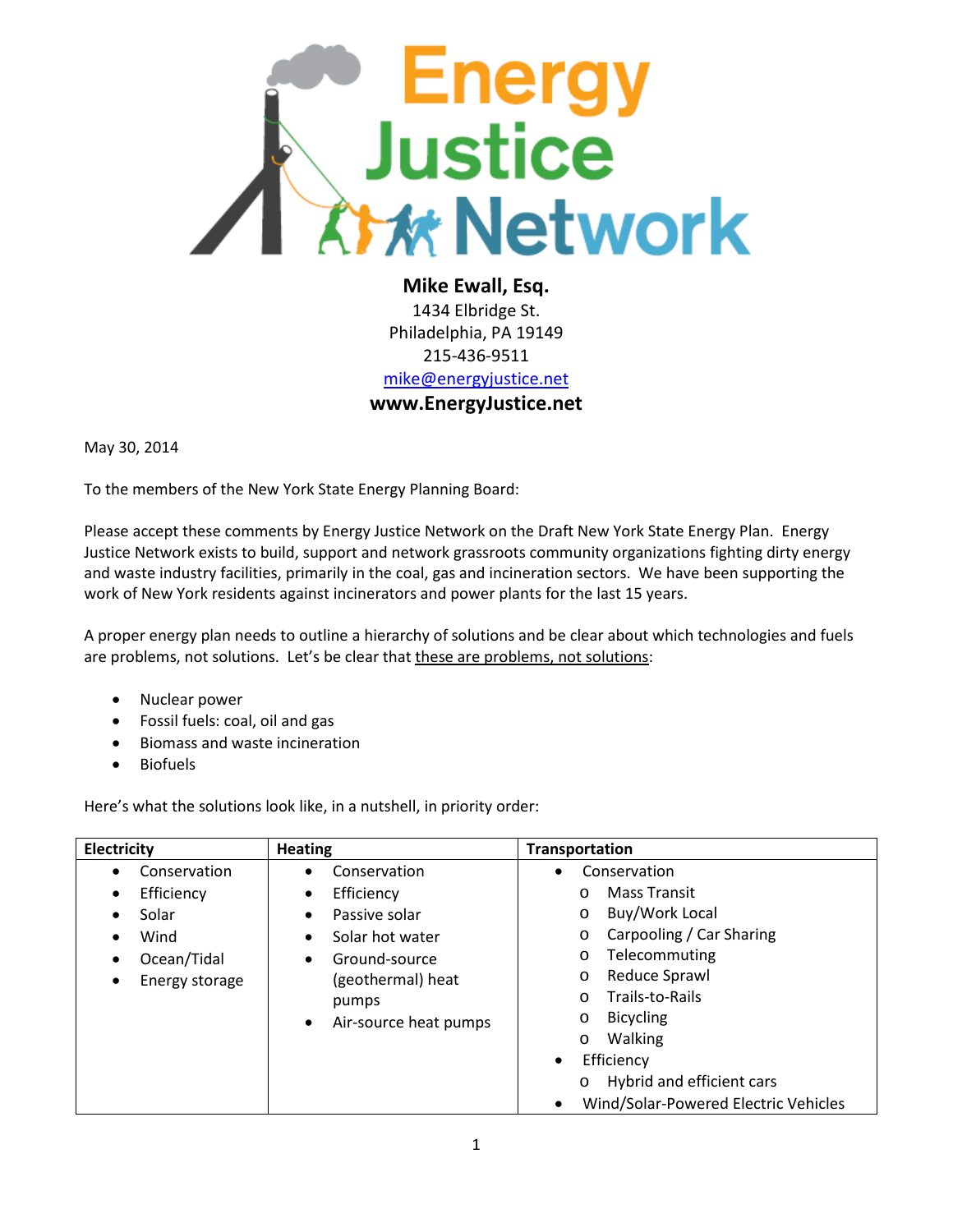Note that there is no such thing as transition fuels. For example, building new natural gas power plants, like that proposed in Wawayanda, NY, is not a solution and does not get the state closer to clean energy, even if it means Indian Point closing (which is a must).

[Natural gas,](http://www.energyjustice.net/naturalgas/) [nuclear power,](http://www.energyjustice.net/nuclear/) [biomass,](http://www.energyjustice.net/biomass/) [ethanol,](http://www.energyjustice.net/ethanol/) [hydrogen](http://www.energyjustice.net/hydrogen/) and other false solutions have been promoted as transition fuels or technologies. It is our assertion that there is no such thing.

A transition is something that gets us from A to C by going through B. When economic resources (public or private) are invested in infrastructure for natural gas, biomass incineration, biofuels or the like, this doesn't bring us closer to the goal of meeting our energy needs with conservation, efficiency, wind, solar and ocean power. It actually makes it harder to get to our goal. This is because:

- 1. **The economic resources can be better spent by investing directly in conservation, efficiency, wind and solar.** There is no need to wait for these. Ocean power and some special wind and solar applications aren't ready to commercialized on a mass scale yet, but they're close and deserve investment dollars to bring them to market as soon as possible.
- 2. **They are an investment dead-end.** Building natural gas power plants, "gasification" trash incinerators, cellulosic ethanol production plants or other capital-intensive false solutions do not help get us to our goal. These projects take money that could be spent on real solutions and waste them on projects that need to be paid off over 10 to 30 years. No project owner is going to run such a plant for 5-10 years, tear it down, then build a concentrated solar power facility in its place.
- 3. **They create a new constituency of investors opposed to the move to clean energy.** Those who invest in "transition" projects will have an economic incentive to keep their plants running for decades, seeking their own subsidies and generally preventing the transition from "B to C."

Economic resources shouldn't be spent on investments in technologies that aren't the best we can do. Natural gas, biofuels and the like aren't genuine transition strategies. Building an ethanol or biodiesel plant doesn't get us closer to wind and solar, to better mass transit, to electric vehicles... it just uses resources that could be used TODAY to go directly to these solutions.

A good example of a genuine transition strategy is the transition from internal combustion engine vehicles to hybrid cars to plug-in hybrids to full electric vehicles. We can (and should) go directly to full electric vehicles where possible, but hybrid technology has helped make the transition to more efficient vehicles. Plug-in hybrids will be a decent solution for those who need to go beyond the commuting range of full electric vehicles.

These vehicle technologies flow into each other, and can therefore be considered transitional in nature. The "transition" arguments applied to natural gas and biofuels are NOT transition, however. If the technology goal is something available today (if we invest in it), there's no need for investment in "transition" technologies that don't directly build that goal.

As we build the new energy economy, it's better to continue using the existing dirty infrastructure to build the new clean one than to try building NEW expensive infrastructure that we'll be trying to get away from in the coming years. Having that new infrastructure requires that there will be more entities with economic imperatives that will want to keep their plants operating as long as possible, making it even harder to shift reliance once more -- onto the clean technologies we're ultimately aiming for.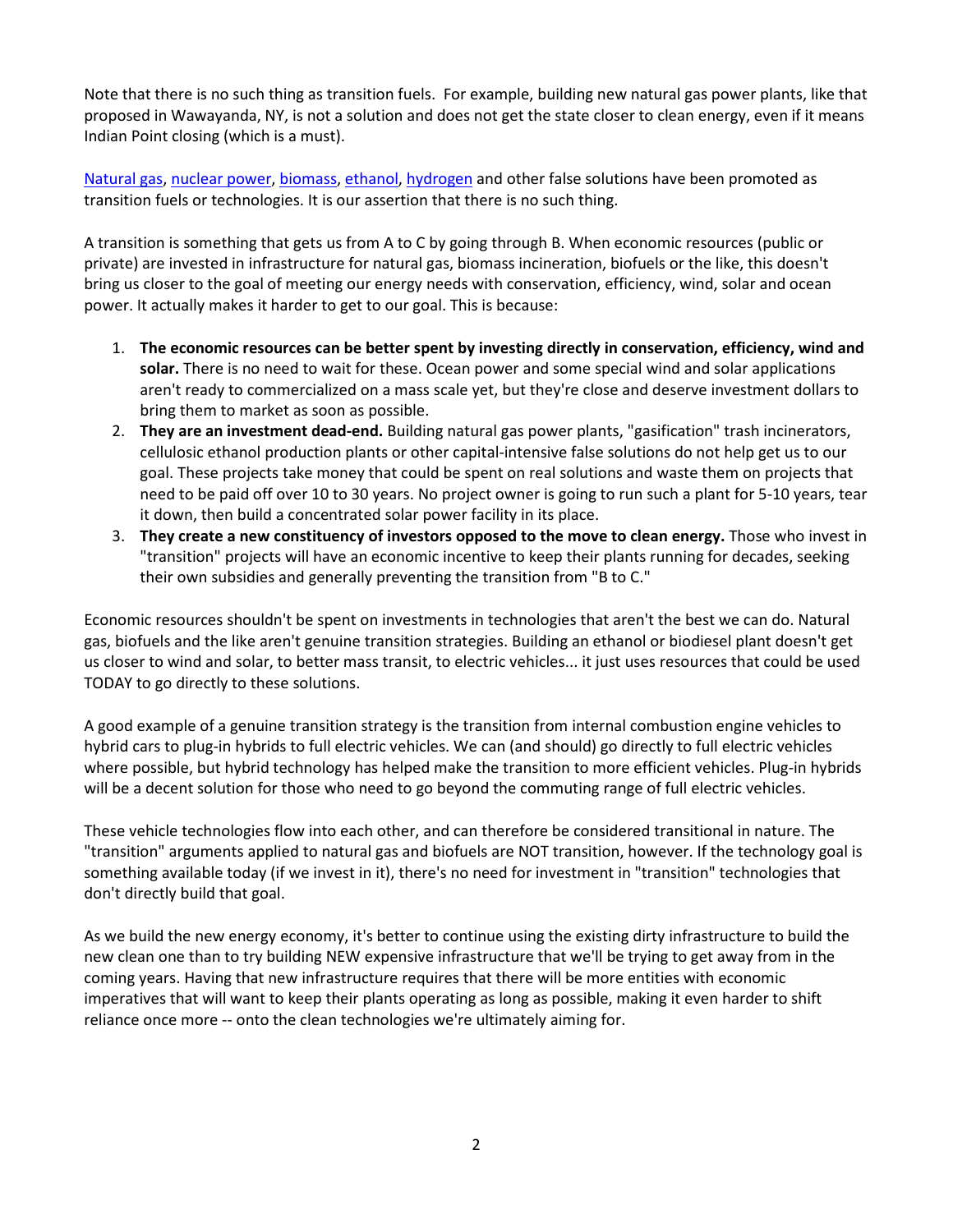#### **Policies needed to get to clean solutions:**

- Renewable Portfolio Standard:
	- o Must increase it to 100% by 2030.
	- o Must remove all combustion technologies from eligibility (notably biomass incineration and landfill gas burning for energy) $<sup>1</sup>$  $<sup>1</sup>$  $<sup>1</sup>$ </sup>
	- $\circ$  Give reduced credit for wind turbines using neodymium rare earth magnets, due to their environmental and human rights impacts, to spur domestic use of the neodymium-free turbines $<sup>2</sup>$  $<sup>2</sup>$  $<sup>2</sup>$ </sup>
- Need a corresponding energy conservation and efficiency mandate with clear timetables and goals, as well as incentives. Should aim to cut energy demand in half by 2030.
- Feed-in Tariffs
- Ban fracking
- Immediately close Indian Point and all nuclear reactors
- Close the state's 10 trash incinerators, which release more mercury than the state's 8 (much larger) coal power plants, and 14 times more mercury per unit of energy produced.<sup>[3](#page-2-2)</sup>
- Adopt a statewide Zero Waste plan<sup>[4](#page-2-3)</sup>
- Close LEED loopholes: no coal ash recycling into cement, or pelletizing waste to burn as fuel
- Public power utilities cannot act in the public interest if they have obligations to shareholders and must profit from selling more energy. Private control of utilities has been the main barrier to conservation and efficiency.
- Incentives to ensure that solutions are kept small-scale, decentralized, community-owned and controlled
- Develop a plan to implement the Solutions Project's aims<sup>[5](#page-2-4)</sup>, and analyze a plan to meet New York's electricity needs with just wind, solar and energy storage, as the University of Delaware study did for the PJM grid. $6$
- Make transit in NYC fareless'

<http://www.sciencedirect.com/science/article/pii/S0378775312014759>

<span id="page-2-0"></span> $1$  For more information on the hazards of biomass incineration, see<http://www.energyjustice.net/biomass> and on the climate impacts, see [http://www.energyjustice.net/biomass/climate.](http://www.energyjustice.net/biomass/climate/) On landfill gas, see [http://www.energyjustice.net/lfg](http://www.energyjustice.net/lfg/)<br>
<sup>2</sup> See the articles on rare earth metals in wind turbines at http://www.energyjustice.net/solutions

<span id="page-2-2"></span><span id="page-2-1"></span><sup>2.5</sup> times as much carbon dioxide (CO2), twice as much carbon monoxide, three times as much nitrogen oxides (NOx), 6-14 times as much mercury, nearly six times as much lead and 70% more sulfur dioxides. See:

<span id="page-2-3"></span><http://www.energyjustice.net/incineration/worsethancoal><br><sup>4</sup> Model it on our suggestions to Maryland on their Zero Waste Plan. Their plan is here [http://www.mde.state.md.us/programs/Marylander/Pages/ZeroWastePlan.aspx.](http://www.mde.state.md.us/programs/Marylander/Pages/ZeroWastePlan.aspx) Our comments are here: <http://www.energyjustice.net/files/md/ZeroWastePlanComments.pdf>

<span id="page-2-4"></span><sup>5</sup> Stanford University researchers project that New York can meet its energy needs by 2050 with 6.5% rooftop photovoltaic (PV) solar, 14% commercial/government rooftop PV, 15% solar PV plants, 10% onshore wind, 40% offshore wind, 1% wave, 5% geothermal, 7.5% hydroelectric and 1% tidal, while reducing demand by 36%, saving money and creating many jobs.

<span id="page-2-5"></span>See[: http://thesolutionsproject.org/infographic/#ny](http://thesolutionsproject.org/infographic/#ny)<br><sup>6</sup> Budischak , et. al., "Cost-minimized combinations of wind power, solar power and electrochemical storage, powering the grid up to 99.9% of the time," Journal of Power Sources, March 2013.

<span id="page-2-6"></span> $^7$  This isn't a crazy idea. In fact Paris is doing it and Mayor Bloomberg was exploring it. See: "Paris bans cars, makes transit free to fight air pollution," Grist, March 2014. [http://grist.org/news/paris-bans-cars-makes-transit-free-to-fight-air](http://grist.org/news/paris-bans-cars-makes-transit-free-to-fight-air-pollution/)[pollution/](http://grist.org/news/paris-bans-cars-makes-transit-free-to-fight-air-pollution/) On New York City, see: "Mayor Says Free Mass Transit in the Public's Best Interest," March 2007. <http://www.ny1.com/content/news/67541/mayor-says-free-mass-transit-in-the-public-s-best-interest> and "The Ultimate System: Free Mass Transit and Congestion Pricing," April 2007[. http://www.streetsblog.org/2007/04/20/the-ultimate-](http://www.streetsblog.org/2007/04/20/the-ultimate-system-free-mass-transit-and-congestion-pricing/)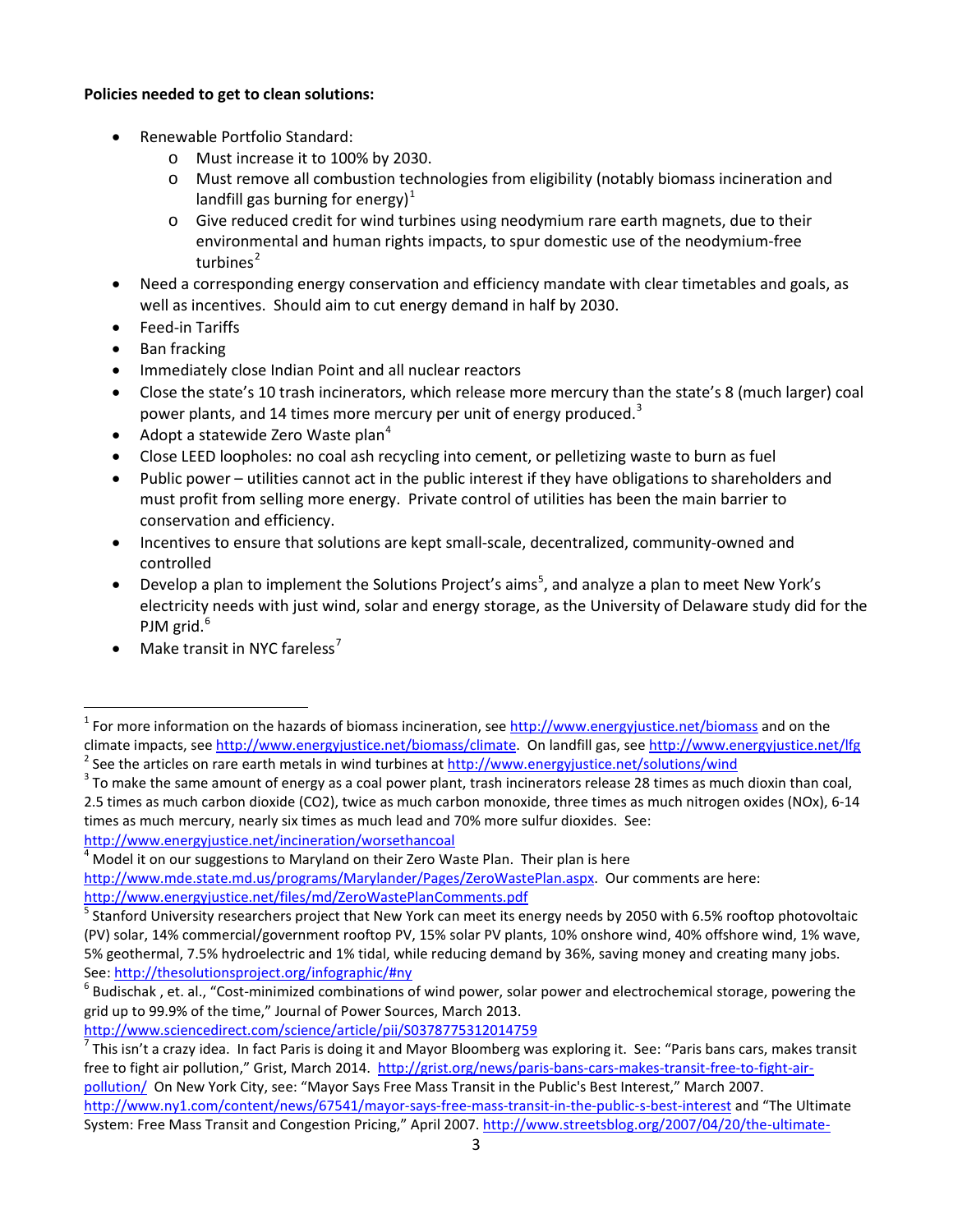# **Ratios of pollution levels emitted per unit of energy produced by U.S. coal power plants and trash incinerators**

Regarding the point on trash incinerators, please recognize that their very minor role in electricity production is outweighed by their enormous pollution toll, which was outlined in the NY Department of Environmental Conservation's analysis showing that mercury emissions are worse from incinerators than from coal power plants in the state.<sup>[8](#page-3-0)</sup>

 $\overline{\phantom{a}}$ 



will be wind and solar as these fuel-free options keep becoming cheaper while fuel-reliant technologies rise in cost over time as resources are depleted.



## **Cost to build and operate new electric power plants**

Source: "Updated Capital Cost Estimates for Utility Scale Electricity Generating Plants," Energy Information Administration, April 2013, p.6, Table 1. [http://www.eia.gov/forecasts/capitalcost/;](http://www.eia.gov/forecasts/capitalcost/) Full report here: [http://www.eia.gov/forecasts/capitalcost/pdf/updated\\_capcost.pdf](http://www.eia.gov/forecasts/capitalcost/pdf/updated_capcost.pdf)

[system-free-mass-transit-and-congestion-pricing/](http://www.streetsblog.org/2007/04/20/the-ultimate-system-free-mass-transit-and-congestion-pricing/) and "Bloomberg Tests Free-Transit Waters," Aug. 2009.

<span id="page-3-0"></span><http://www.streetsblog.org/2009/08/04/bloomberg-tests-free-transit-waters/><br><sup>8</sup> New York State Department of Environmental Conservation, "Matter of the Application of Covanta Energy Corporation for Inclusion of Energy from Waste Facilities as an Eligible Technology in the Main Tier of the Renewable Portfolio Standard Program. Case No. 03-E-0188," Aug. 19, 2011.

[http://documents.dps.ny.gov/public/Common/ViewDoc.aspx?DocRefId={DEEA097E-A9A6-4E53-898C-0BC2F4C60CC4}](http://documents.dps.ny.gov/public/Common/ViewDoc.aspx?DocRefId=%7BDEEA097E-A9A6-4E53-898C-0BC2F4C60CC4%7D)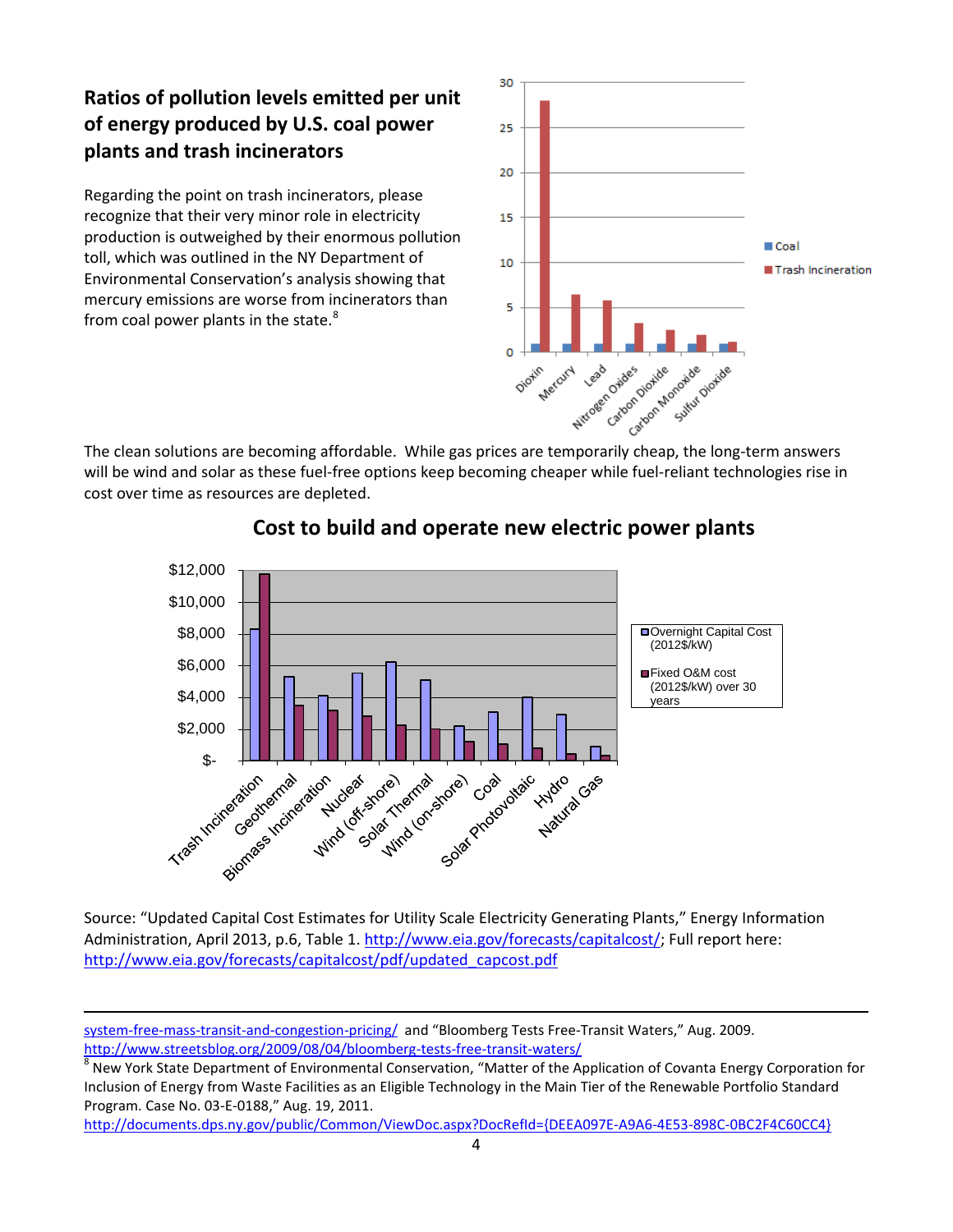#### **In response to specific points in the plan…**

#### **Page 14 mentions environmental justice.**

On environmental justice… please don't dare talk about environmental justice while New York City is sending 20- 30 years of its trash to be burned in incinerators in Niagara Falls, NY and in Chester, PA. Chester, PA is one of the nation's worse cases of environmental racism. Among many other polluters, they host the nation's largest trash incinerator which has among the fewest pollution controls. It's across the tracks from homes. This and so many other examples in New York must seriously be brought to a halt, no matter what contracts must be voided, permits suspended, enforcement taken, etc. This cannot be allowed to continue if we're to believe the state is taking environmental justice seriously.

Also, environmental justice concerns cannot be factored into "EJ siting and permitting review processes" without a needs assessment and an alternatives assessment and a vote of the impacted community after community education and deliberation over the results of those assessments.

It is important that any document and policy addressing environmental justice include the Principles of Environmental Justice<sup>[9](#page-4-0)</sup>, as defined by the environmental justice movement. The term was not legitimately redefined by U.S. EPA when they tried to boil the concept down to "fair treatment" and "meaningful involvement" – which is their "poison people equally" environmental "equity" doctrine. Please read the environmental justice law journal article I published and recognize the distinction between "justice" and "equity" approaches. $^{10}$  $^{10}$  $^{10}$ 

#### **Page 19 mentions nanotechnology.**

Nanoscale materials might indeed revolutionize clean energy, but until it can be fully monitored and contained to prevent a new wave of undetectable and toxic pollution, nanoscale materials must not be commercialized.<sup>[11](#page-4-2)</sup>

#### **Page 19 lists these focus areas:**

- **1. Improving energy affordability**
- **2. Unleashing the power of private sector energy financing**
- **3. Providing a more resilient and flexible power grid**
- **4. Giving customers more control over their energy use**
- **5. Aligning energy innovation with market demand**

On #1, focus on subsidies for low-income residents, not cheap energy for all, which encourages wastefulness. As California and Japan have shown in their moments of crisis, deep conservation and efficiency, and innovation along those lines, come best with scarcity and higher energy prices. Low prices encourage more consumption. There must be a balance between price signals that encourage demand reduction, and ensuring that people have a minimum safety net so that no one is freezing in the dark, and that everyone can have a basic standard of living even if they are in poverty and unable to work.

#2 is fine, so long as you're not encouraging dirty false solutions like so-called waste-to-energy technologies.

<span id="page-4-1"></span><span id="page-4-0"></span><sup>&</sup>lt;sup>9</sup> Principles of Environmental Justice.<http://www.ejnet.org/ej/principles.pdf><br><sup>10</sup> Mike Ewall, Esq., "Legal Tools for Environmental Equity vs. Environmental Justice," Sustainable Development Law & Policy Journal, 2012-2013. [http://www.ejnet.org/ej/SDLP\\_Ewall\\_Article.pdf](http://www.ejnet.org/ej/SDLP_Ewall_Article.pdf) <sup>11</sup> Please review<http://www.etcgroup.org/issues/nanotechnology> and

<span id="page-4-2"></span><http://www.nrdc.org/health/science/nano/contents.asp>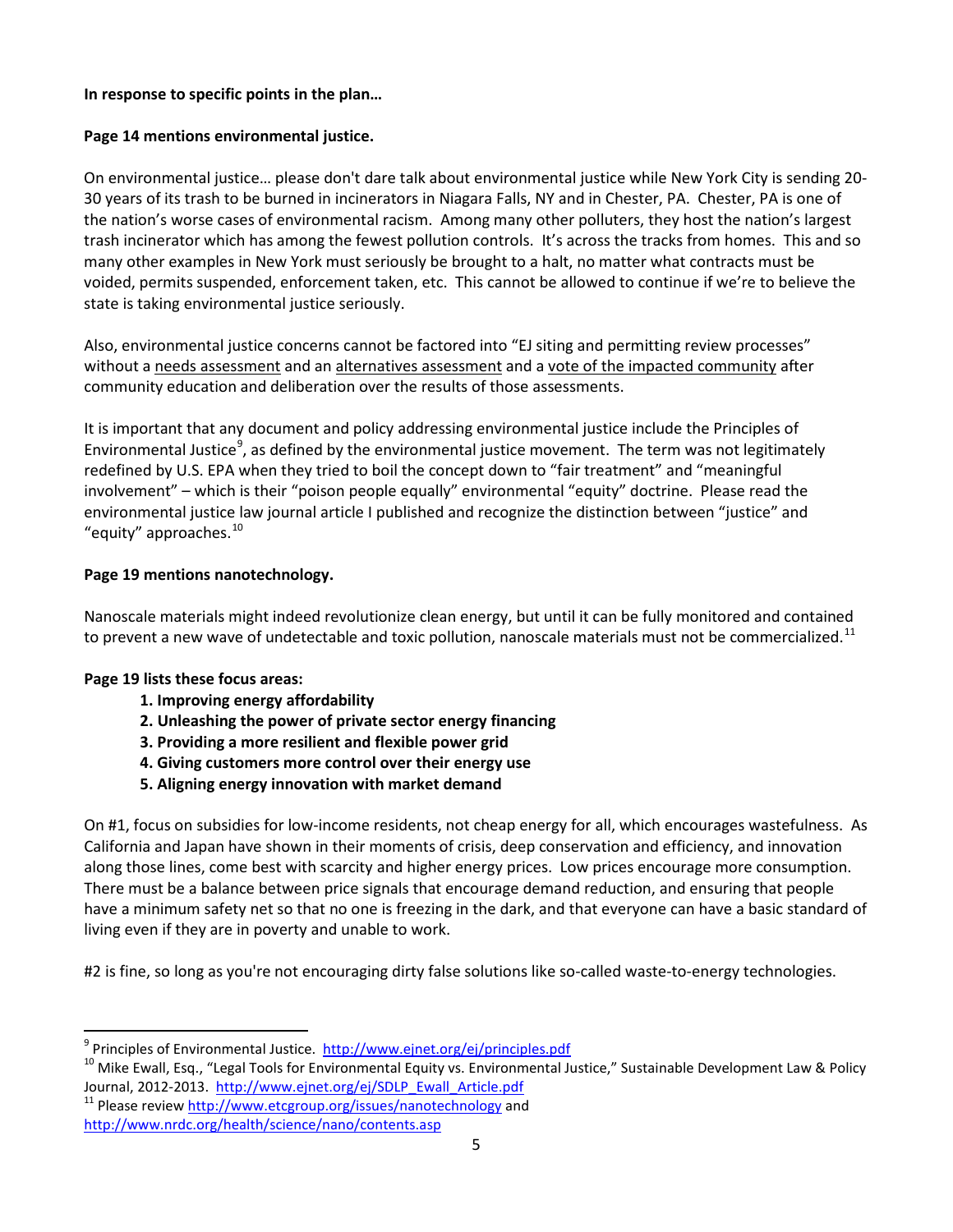#3 will be aided by commercializing energy storage.

For #4, it's important to protect consumer privacy and to use wired, not wireless, systems.

## **Page 22 states as an ambition: "The transportation sector has transitioned to greater fuel economy and lower carbon fuels, such as electricity, natural gas, hydrogen, and biofuels."**

Electric vehicles and transit is a big part of the transportation solution, but until that electricity is wind and solar powered, it's misleading to call it "lower carbon" when much of the grid is powered by coal and natural gas. Due to excessive leakage in natural gas systems, and the global warming potential of methane, which is 86 to 105 worse than CO2 over a 20-year time frame, $12$  natural gas is far worse than coal for the climate, and thus worse than oil. The biomass and trash incineration in the mix is also far worse. Biomass incineration is 50% worse for the climate than coal, and trash incineration is 2.5 times as bad as coal, according to EPA data.<sup>[13](#page-5-1)</sup>



Hydrogen is not a fuel, but a way of storing energy. 95% of hydrogen is produced through steam reforming of natural gas, and thus has the same problems with natural gas, but additional ones due to inefficiencies in conversion and hazards in storage.<sup>[14](#page-5-2)</sup>

Biofuels are also not a solution, as they require continuing growing or wasting for feedstocks, often involve genetically-modified organisms, have a poor net energy balance, and often can be worse for the climate than petroleum.[15](#page-5-3)

<span id="page-5-1"></span><span id="page-5-0"></span><sup>&</sup>lt;sup>12</sup> See studies compiled at <u>http://www.energyjustice.net/naturalgas</u><br><sup>13</sup> EPA eGRID v.9 Database (2010 data for U.S. electric generators). Analysis by Energy Justice Network. Charts and data tables documented at<http://www.energyjustice.net/egrid>

<span id="page-5-2"></span><sup>14</sup> <http://www.energyjustice.net/hydrogen/>

<span id="page-5-3"></span><sup>&</sup>lt;sup>15</sup> Se[e http://www.energyjustice.net/ethanol](http://www.energyjustice.net/ethanol) an[d http://www.energyjustice.net/ethanol/cellulosic](http://www.energyjustice.net/ethanol/cellulosic) and <http://www.energyjustice.net/files/biodiesel/factsheet.pdf> an[d http://www.energyjustice.net/biodiesel/algae.](http://www.energyjustice.net/biodiesel/algae) Studies on climate impacts of biofuels are here[: http://www.energyjustice.net/ethanol/climate/](http://www.energyjustice.net/ethanol/climate/)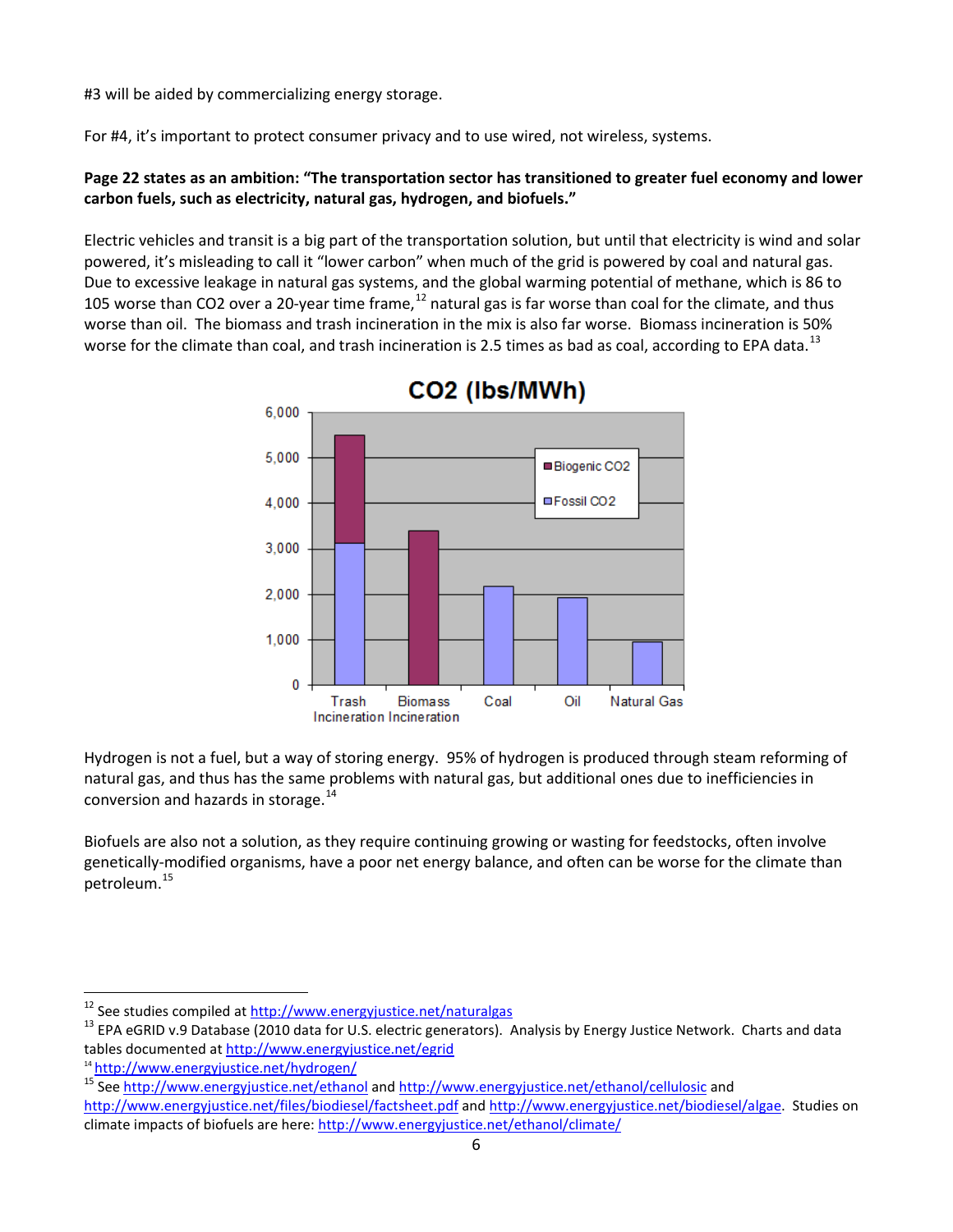**Page 22 also states that "Electric and natural gas delivery infrastructure is the secure backbone of the energy system, allowing consumers to easily connect to efficient, affordable, reliable, and increasingly clean energy sources."**

Natural gas will not stay affordable,<sup>[16](#page-6-0)</sup> nor is it clean or just to be poisoning Pennsylvania communities for your gas.

## **Page 28-29 states: "Working through innovative public-private partnerships, investments in clean energy strategies will help New York to reduce the intensity of its carbon emissions from the energy sector by 50 percent by 2030 (measured in CO2 emissions per Gross State Product from 2010 baseline), putting New York on a pathway to achieve an 80 percent reduction in total emissions by 2050."**

Methane leakage from natural gas and from landfills is not easily measured, but needs to be avoided, whether counted or not, with policies to avoid natural gas use and landfill gas-to-energy (which releases more methane and CO2 than if the gas is simply flared) and to digest residuals before landfilling to avoid having gassy, stinky landfills. See attachment on zero waste for more references and solutions on landfills.

## **Page 31 states: "Realign energy efficiency policies to work with and through markets in order to accelerate the pace of energy efficiency deployment while fostering continued economic growth in New York State."**

The plan needs to take an honest look at the peaking of resources – not just the peaking of oil, coal, gas and uranium which underpin the energy economy upon which material production relies, but the peaking of the production of materials that become waste, as well. Economic growth is not our future. Our future is one of economic contraction and reduced consumption. Plans like this need to see the blessing in that, recognize this reality, and plan accordingly.

## **Page 37 states: "Coordinate renewable energy policies to strategically harness the many resources that the State can provide to solar, wind (offshore and land-based), bioenergy..."**

Bioenergy is not part of the solution. It's part of the problem. The sooner that is realized, the sooner you'll move to clean solutions without having more communities to fight over the false solutions the plan will spur.

#### **Page 43 states: "Reduce reliance on petroleum products for heating buildings by supporting the use of clean alternatives to heating oil and expanding access to natural gas in the near term while pursuing strategies to reduce natural gas leakage.**

- **a. DPS to encourage and support oil-to-gas conversions by collaborating with other State agencies and regulated gas utilities to accelerate investments in natural gas distribution.**
- **b. DPS to reduce emissions from natural gas infrastructure by requiring gas utilities to identify and repair leaks of significant magnitude.**
- **c. DEC to evaluate regulations to limit methane emissions from natural gas compressor stations on intrastate pipelines.**
- **d. NYSERDA to support economic and efficient clean heat options as alternatives to fossil fuel consumption, including solar thermal, geothermal, and the use of sustainably harvested biomass and advanced heating systems."**

<span id="page-6-0"></span><sup>&</sup>lt;sup>16</sup> Se[e http://shalebubble.org](http://shalebubble.org/) an[d http://www.energyjustice.net/prices](http://www.energyjustice.net/prices) and recognize that as soon as hundreds of new, expanded and converted gas-fired power plants come online, and once chemical and fertilizer manufacturing demand more gas, and LNG exports start up, that gas prices will shoot through the roof at the same time that production starts declining again.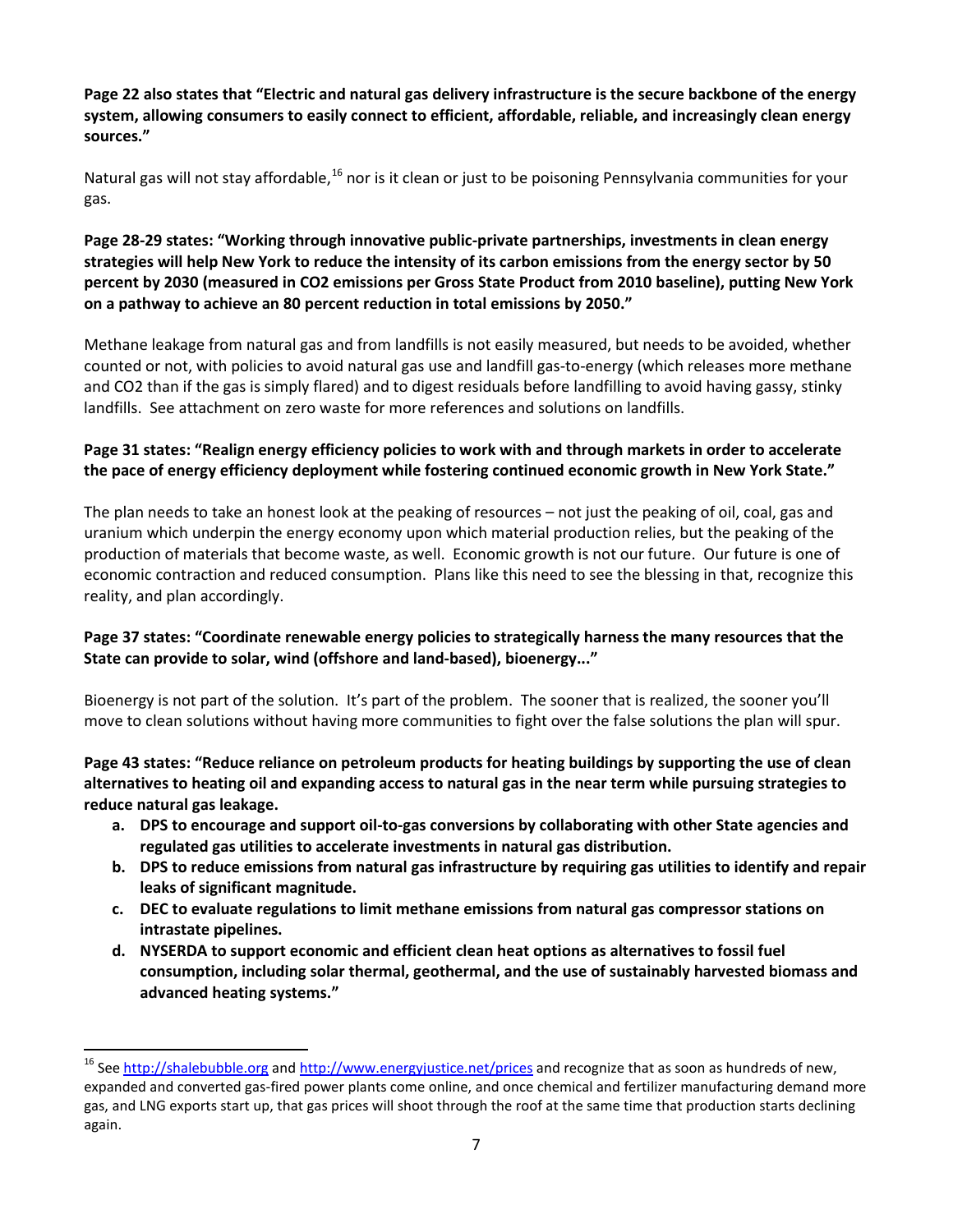Natural gas is not a solution or transition, but a bridge to climate destruction and destroyed water resources. DPS should not encourage oil-to-gas conversion, which will exacerbate climate impacts, but should incentivize the heating solutions outlined on page 1 of these comments.

Reducing leakage in gas infrastructure is important, but no investment in *new* gas infrastructure is justified when those dollars need to go directly into non-burn solutions.

Compressor stations need to be electric-powered. Blow-downs and gas venting need to be banned.

There is no such thing as sustainably harvested biomass. Biomass incinerators require a constant supply of wood within a certain radius of a plant, and cutting trees to burn them is exactly the opposite of what must be done to protect the climate. Biomass is dirty and inherently inefficient.<sup>[17](#page-7-0)</sup>

## **Page 47 states: "Department of Agriculture and Markets, NYSERDA, and DEC to support in-state, sustainable fuel production including agriculture and organic waste feedstocks, especially as a substitute for petroleum fuels."**

See previous comments on biomass and biofuels.

## **Page 47 also states: "NYSERDA to assess and develop potential deployment strategies and infrastructure requirements for the commercialization of hydrogen fuel cell vehicles."**

See previous comments on hydrogen.

## **Page 57 lists advantages of "Reducing Environmental Impacts Associated with Our Energy System"**

This section says nothing about the benefits of reducing nuclear power use, of eliminating waste incineration or halting fracking?? That's absurd. Please revise this accordingly.

Sincerely,

Mike Ewall, Esq. Founder & Director, Energy Justice Network

<span id="page-7-0"></span><sup>&</sup>lt;sup>17</sup> Se[e http://www.energyjustice.net/biomass](http://www.energyjustice.net/biomass) and [http://www.energyjustice.net/biomass/climate](http://www.energyjustice.net/biomass/climate/) and <http://www.energyjustice.net/egrid> an[d http://www.pfpi.net/wp-content/uploads/2014/05/PFPI-DOE-letter-May-27-](http://www.pfpi.net/wp-content/uploads/2014/05/PFPI-DOE-letter-May-27-2014.pdf) [2014.pdf](http://www.pfpi.net/wp-content/uploads/2014/05/PFPI-DOE-letter-May-27-2014.pdf)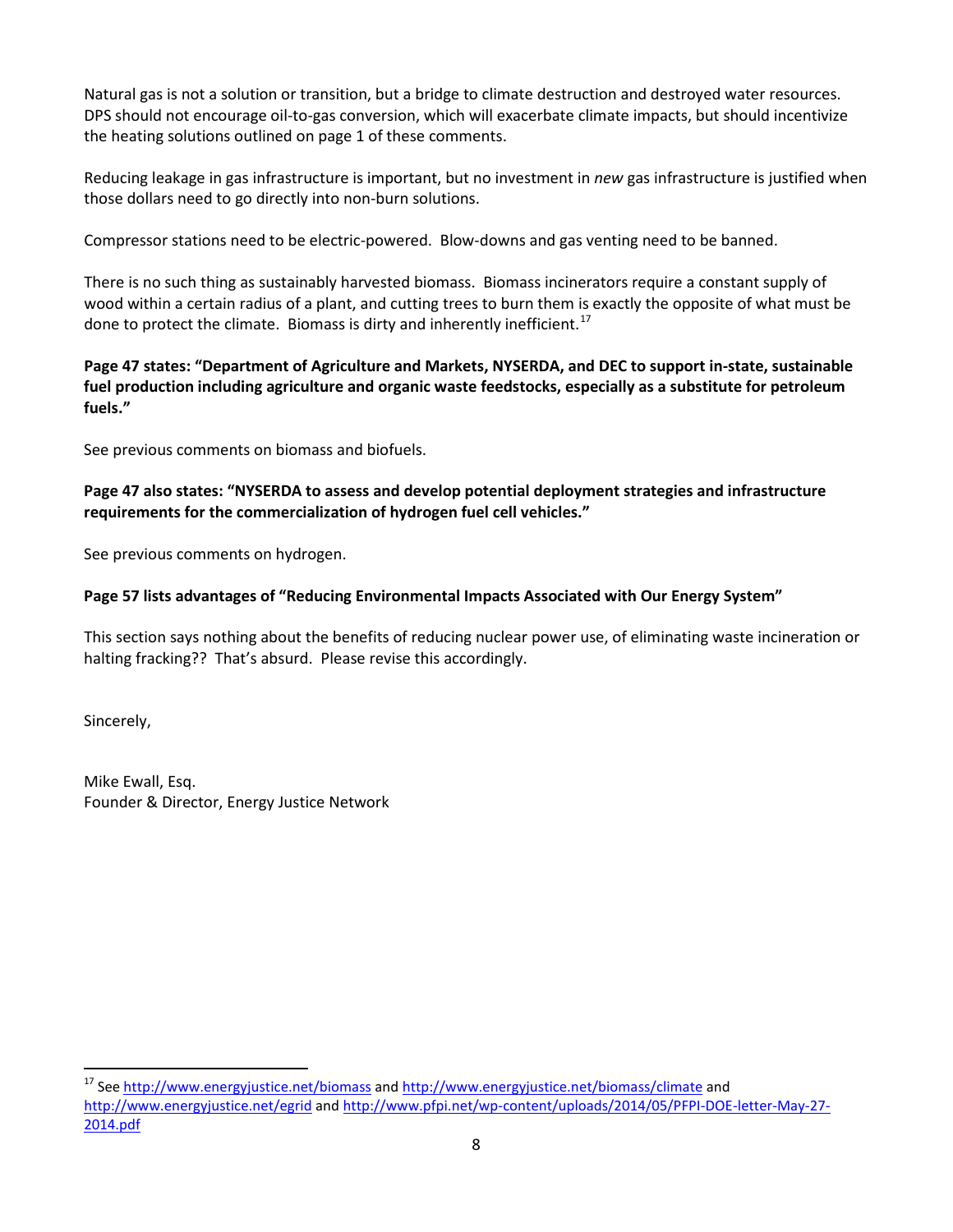## **Attachment A: Zero Waste Planning**

Much energy and carbon emissions can be saved through a zero waste plan.<sup>18</sup>

A proper zero waste plan must follow the appropriate hierarchy. The hierarchy for municipal solid waste (MSW), in a nutshell, is as follows:

Reduce Reuse Source Separate: -Clean Compostables  $\rightarrow$  Aerobic Composting  $\rightarrow$  Landscaping / gardening / ag uses -Recycling  $\rightarrow$  Material Recovery Facility (MRF): -Recyclables to Highest-end, Most Local Markets Possible -Residuals  $\rightarrow$  Waste (below) -Waste  $\rightarrow$  "Dirty MRF" (a.k.a. Mechanical / Biological Treatment): -Additional Recyclables captured and marketed -Residuals  $\rightarrow$  Anaerobic Digestion  $\rightarrow$  Digestate to Landfill -Special Collections  $\rightarrow$  e-Waste, Household Hazardous Waste and other special/dangerous materials to proper recycling options

In more nuanced detail, there are two places to look:

- 1) The Zero Waste International Alliance's Zero Waste Hierarchy, which is based on a simpler, earlier hierarchy we developed. See[: http://zwia.org/standards/zero-waste-hierarchy/](http://zwia.org/standards/zero-waste-hierarchy/)
- 2) Energy Justice Network's zero waste hierarchy, which is nearly the same, but more detailed on the backend landfill management aspects, as follows:
- Redesign
	- Make products durable, recycled and recyclable
	- Use materials which are more environmentally sustainable
- Reduce
	- Toxics Use Reduction
	- Reduce amounts of toxic chemicals in production
	- Replace toxic chemicals with less toxic or non-toxic alternatives
- Consumption Reduction
	- Use less
	- Buy less (reduce advertising)
	- Buy stuff with less packaging
	- Avoid disposables & non-recyclables
- Packaging Reduction
	- includes styrofoam bans and single-use paper/plastic bag bans and taxes
- Reuse/Repair
	- Thrift stores
	- Charity collections
	- Dumpster diving
	- Freecycle
	- Paint blending
	- Repair centers for bikes, computers/peripherals, furniture, appliances, etc.

<span id="page-8-0"></span> <sup>18</sup> <http://www.no-burn.org/downloads/MoreJobsLessPollutionFinal.pdf>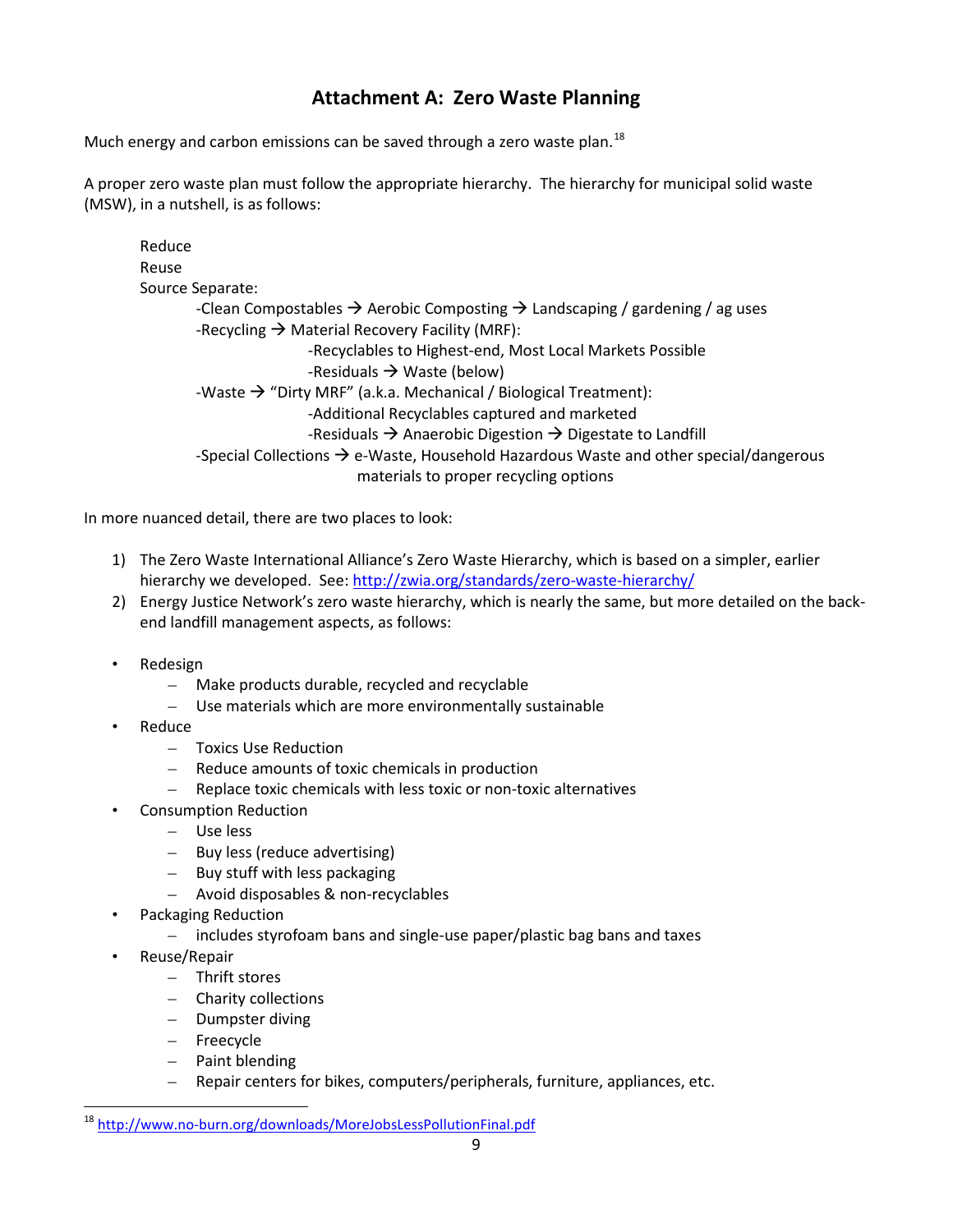- Recycle
	- source-separation, not single stream
	- seek the highest end-use and avoid "downcycling"; segregate office paper from lower paper grades and other recyclables, to keep quality high
	- buy recycled; create market for glass so that glass collected for recycling is actually recycled, not dumped in landfills
	- adopt a bottle bill / wastepicking
- Compost
	- Curbside collection of organics (weekly), which can be done while decreasing the collection of trash and recyclables to biweekly (the smelly stuff in trash is the compostable stuff, so this encourages people to compost if they don't want trash smelling).
	- Ban clean organics (not sewage sludge!) from landfills. Sewage sludge, even after being digested, does not belong on farm fields or in urban gardens.
	- Clean compost from food scraps and yard waste can be used in gardening or landscaping.
- Research
	- on a regular basis, do a waste sort and see what remains in the waste and feed that into Extended Producer Responsibility campaigns, product bans and other measures to eliminate these residual materials from the waste stream, ensuring that they're dealt with further up in this hierarchy
- "Dirty" Materials Recovery Facility (MRF) for the remainder (a.k.a. the "Mechanical" part of Mechanical/Biological Treatment)
	- pull out additional recyclable and compostable material. It's important that this not be a replacement for source separation and upstream recycling, as it will get people out of their good recycling habits and will degrade the quality of recyclables, lowering their value and ensuring less will actually be recycled.
- Anaerobic digestion (a.k.a. the "Biological" part of Mechanical/Biological Treatment)
	- The remainder, if there is enough organic material in it, should be digested in order to reduce the methane generating potential, stabilizing the waste
- Monofill (landfill in separate landfill cells at existing landfills)
- Ensure proper landfill management (don't mismanage the landfill by managing it for energy production)
	- Minimize gas production: Do not manage the waste facility as an energy facility by stimulating gas production.
		- Keep out liquids
			- Cover the active face of the landfill to keep out rainwater, using a temporary structure
			- Do not recirculate leachate
		- Cap landfills with permanent synthetic covers and install gas collection systems in months, not years.
	- Maximize gas collection:
		- Segregate organics in landfills for best gas collection
		- Maintain high suction on collection wells; do not damp down wells or rotate off the wells to stimulate methane production
	- Clean the gas prior to use
		- Filter toxins in the gas into a solid medium like a carbon filter; containerized and store on-site.
			- Do not send to carbon "regeneration" or "recycling" facilities [they simply incinerate the captured chemicals, polluting the air]
	- The purified gas can be used:
		- for heating purposes (burned in a high efficiency boiler),
		- piped into gas lines,